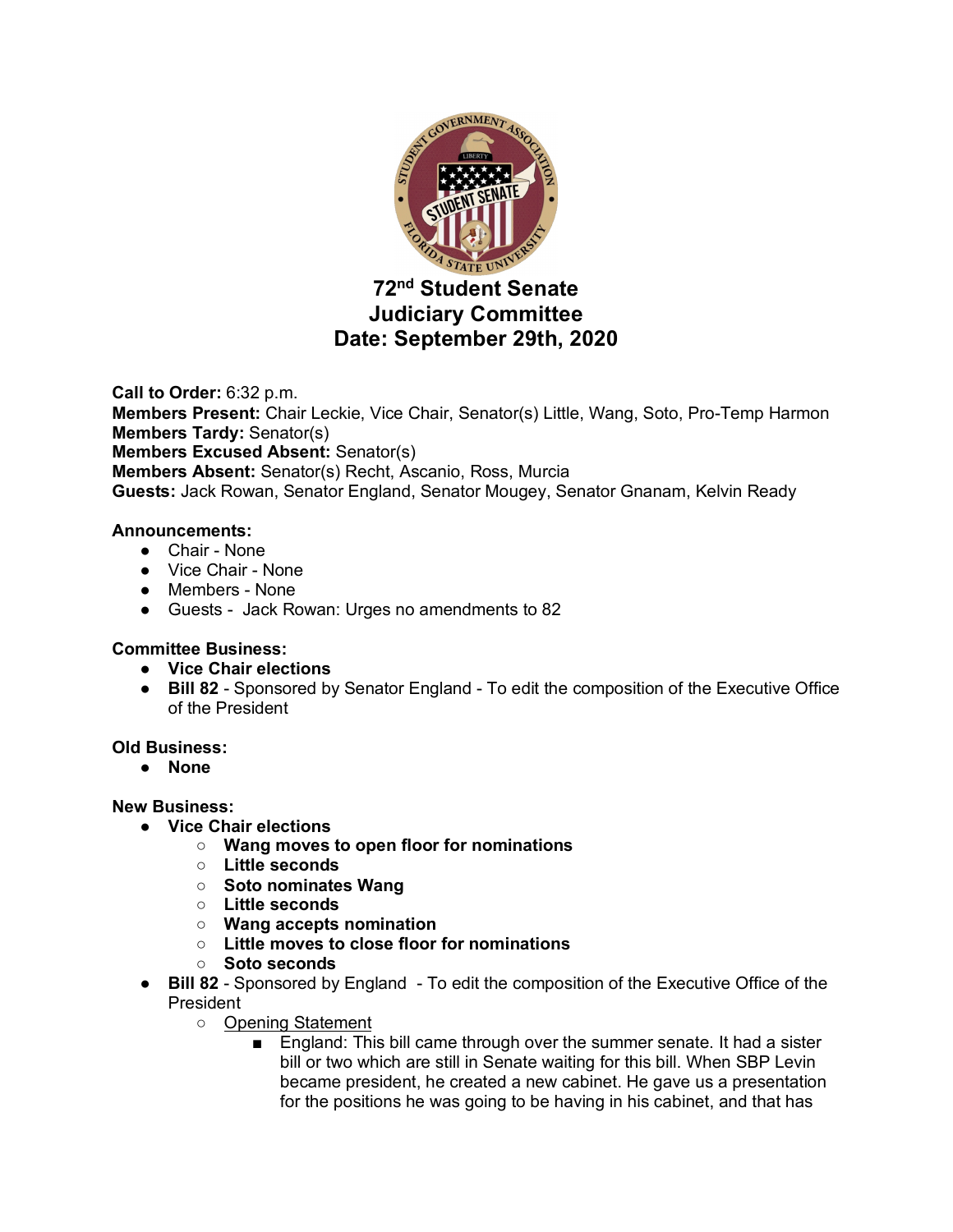been happening since spring. This bill updates statutes to reflect his administration's positions. Myself and the executive branch want to go over the amendments that were made over the summer by the Judiciary committee as we believe they lose the meaning of what we're trying to say, so I'm here this evening with AG Ready in case I need to direct any questions to him.

- Technical, Non-Debatable
	- X: No Technical, Non-Debatable
- Senator Little moves to enter Round Table Discussion
- Senator Soto seconds
- Round Table
	- England: POPP: How would you like to conduct this? Talk over amendments myself and Executive Branch would like to see?
	- Leckie: Easier if you go one by one
	- England: This is 301.1. We would like to take out "and the vehicle through which the Student Body President and Vice President execute their constitutional powers and carry out their administration's programs, projects, and agenda." The main problem here is that the Vice President is specifically being mentioned. The VP is not a member of the Executive Office of the President. This chapter refers to the specific Executive Office of the President. We don't want the VP to be mentioned in a section not pertaining to the VP. I would be open to compromising, and if we could even just remove the two words Vice President, that would satisfy.
	- Little: Last time this was in Judiciary, one issue was making sure that the VP's powers were not being undermined. My understanding was that our main problem was that the VP's powers were being undermined by the language only mentioning the SBP, but if we can agree that the other language that applies to the Executive branch refers to all three and as long as this doesn't change the powers of the VP, I don't think it's that much of an issue.
	- England: I agree, to my knowledge, the Executive branch does refer to all three. The reason VP was added was to make sure that we're not undermining it because the VP is mentioned as assisting with the cabinets. The summer judiciary was worried that the VP was solely responsible for the cabinet. If the VP was responsible for the cabinet, then it would be a problem.
	- Little: moves to amend.
	- Wang: So, is this amendment just taking out the words VP?
	- England: No, I believe that Senator Little's motion was to use my verbiage. Would the committee be in favor of removing the words Vice President, so as not to cause confusion?
	- Wang: I would be open to removing the two words Vice President.
	- Little moves to amend to remove Vice President
	- Soto seconds
	- England: Please turn your attention to 302.1C. We're looking to have it read "The Executive Cabinet shall be composed of the Director of Cabinet Affairs and Cabinet Secretaries. All members of the Executive Cabinet shall be considered under the "cabinet officers" mantle of major offices." The major offices statute states that you cannot hold two major positions at the same time, so we want to specify the Director of Cabinet Affairs and Secretaries separately.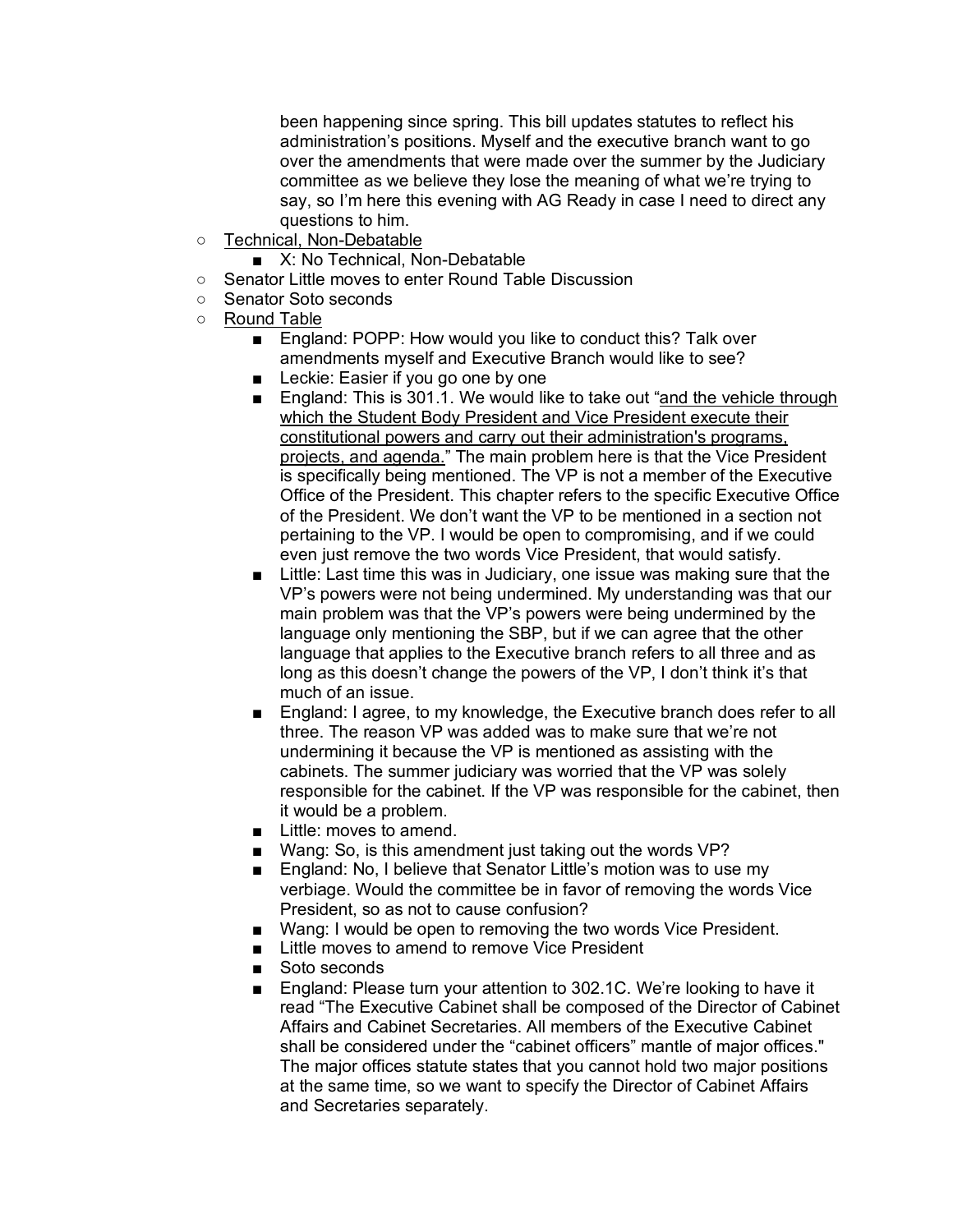- Leckie: So, this is just adding Director of Cabinet Affairs to statutes as well?
- England: This would be the first official mention of it, yes. If the committee would like to skip this amendment and move on, we can tackle a later amendment and do this later.
- Little: I was going to suggest we do that.
- England: The next one we'd like to talk about is taking out 302.2E1. We would like to remove this in its entirety. This was added by the summer judiciary. The person running these meetings right now is the Director of Cabinet Affairs. The problem here is that the President and Vice President do not typically attend these meetings, and this would essentially disrupt how things are currently being conducted. We confirmed the director of cabinet affairs to run the cabinet, so to not let them do this job after we have confirmed them is ridiculous.
- Wang: Why was this amendment proposed?
- Little: We heard this bill at two separate meetings, so I am not sure over the reasoning for why this was added as well.
- England: One of the problems was that the Judiciary committee over the summer believed the position of the director of cabinet affairs was unconstitutional. We have received an advisory opinion from the temporary SC Justices over the summer that said it was not unconstitutional. Judiciary wanted to back-up in case that the Director of Cabinet affairs was unconstitutional. Tried to reach out to the SC, but they cannot meet because they still aren't full.
- Leckie: Do you have a copy of the advisory opinion?
- England: It was the opinion that I asked Chair Leckie to read to the committee over the summer, but he refused.
- Leckie: That opinion was from an unconfirmed justice.
- Pro-Temp Harmon: How can I view the documents for the Bill that we are currently talking about?
- Soto: Do you plan on cutting this section out?
- England: Yes, this was added by the summer Judiciary committee and we are wanting to remove it.
- England: I do have that memo, but I have just been sent it.
- Soto: If this was to be removed and you were able to take out this phrase would you replace it with something else.
- England: I would not be looking to replace it with something else. We are interested in the Director of Cabinet Affairs running these meetings.
- Little: Who leads these meetings?
- England: The VP is the ultimate authority on this.
- Gnanam: Was this confirmed and reviewed by Supreme Court Justice?
- England: Not confirmed, but reviewed by AG Ready. Tried to reach out to them, but have not been able to set up confirmation
- Harmon: What part of the Constitution are we looking at that would violate any statues?
- England: This entire clause is unconstitutional because in this current verbiage. And that is because the cabinet falls under the purview of the sbvp and what this is saying right now that in any absence is filled by the deputy chief of staff. The deputy chief of staff reports to the chief of staff, who reports to sbp.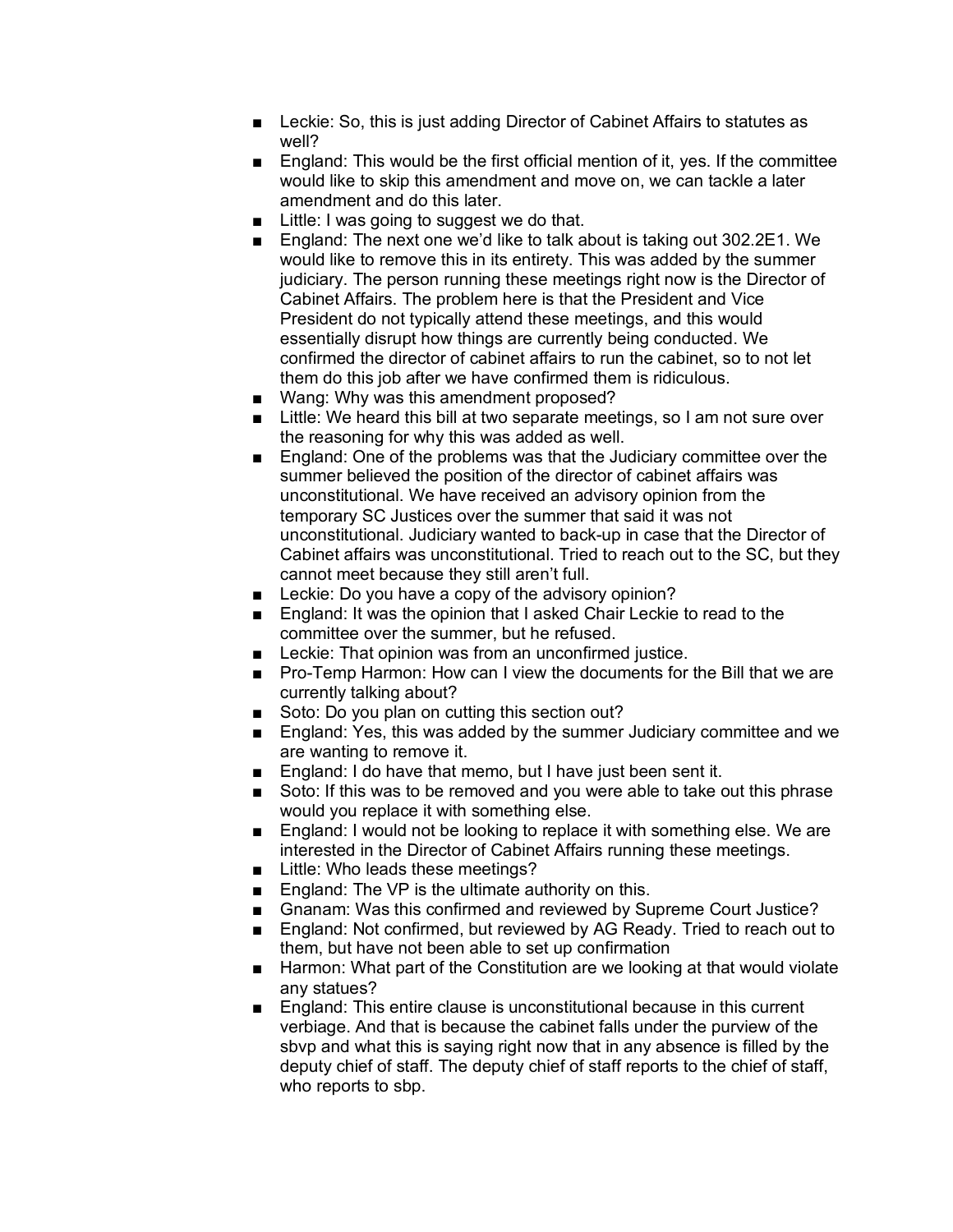- Soto: Not comfortable with removing this statement, if this were to be removed, who would take over this responsibility?
- Harmon: Concern with both versions of this, if we're talking about constitutionality, neither one is constitutional, then why are we allowed to give it to the Deputy Chief of Staff? It seems to be an issue of unconstitutionality either way.
- Little: Is the goal to find someone constitutional to take over the meeting, someone below the VP?
- England: Really it is up to the committee, Exec would like director of cabinet affairs, compares this to the United States Presidency
- Harmon: I would advise us to remove this just to avoid unconstitutionality.
- Little moves to redact this section, Soto seconds
- England: We are looking to add a section about the deputy of cabinet of affairs. This would be putting into statutes what a human being is already doing.
- Little move for a non senator to speak
- Harmon seconds
- Ready: The temporary chief justice Abby Salters says that it is not unconstitutional on the grounds that it is at the discretion of the Vice President.
- Little: Is making unconstitutional because it is moving this power from the sbvp
- England: It is constitutional because the director of cabinet affairs would report directly to the sbvp.
- Harmon: What was the reason for removing it?
- Leckie: The crux of the issues
- Gnanam: Why add this when future admins may change their minds?
- Ready: That would be from my personal opinion
- England: It is up to the executive branches of the future, we want to create a transitional document and this will include this
- Gnanam: future admins will have to adhere to this since it is in statutes, future administrations will have to use this
- England: Caution against use of unconstitutional, two law students have said otherwise, statues is a big rules book, governs way we conduct our business,
- England: Pro Temp Harmon mentioned B might cause some problems, so I would like to work with the committee to make B more statutorily sound.
- England: Administrations in the past tasked cabinet members with particular projects. If the cabinet is still playing active roles in projects, it's natural that the Director of Cabinet Affairs assist in the process.
- Soto: Why decide to include this in your bill if this is already on the website?
- England: We want to include this in statutes because the website means nothing. Statutes is legally binding, and the website is not. We want a legally binding position. This has been a position, and there has been someone who has fulfilled this position for months now.
- Harmon: This amendment potentially mitigates the unconstitutionality of it.
- Soto: Senator England, is the Deputy Chief of Staff in statutes?
- England: It's not currently in statutes, but we are looking to add it.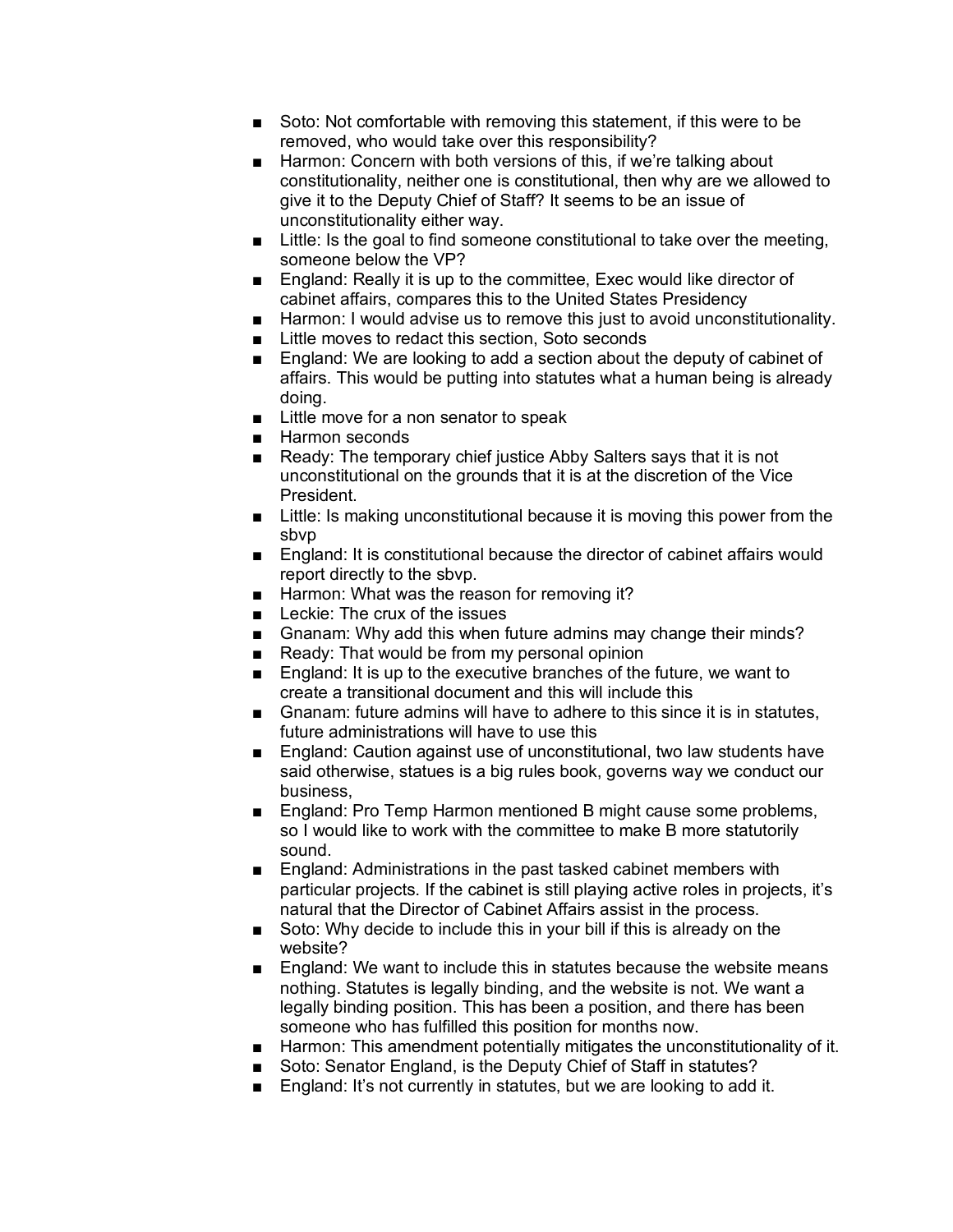- Leckie: Have we confirmed Deputy Chiefs of Staff before, and how long have we confirmed them for?
- England: To my knowledge, we've done it for the past two years, but that's just because that's how long I've been around.
- Soto: If the Deputy Chief of Staff isn't in statutes, then why do we want to focus on Director of Cabinet Affairs now when we should be focusing on Deputy Chief of Staff?
- England: The committee is at liberty to review the verbiage regarding the Deputy Chief of Staff position. In the summer, there was no amendment to the part about the Deputy Chief of Staff. We along with the summer committee were happy with the verbiage there. If the committee would like, we could table this for another week, and AG Ready will reach out to Chief Justice to offer an opinion. We can come back with an advisory opinion on this.
- Little: Every administration has the right to run their administration the way they want. This statute forces each administration going forward to conform to these statutes.
- England: What then happens if we let the Executive branch run rampant? We want to put this in so that these roles have an operational handbook going forward. Technically, they could do whatever they want at the moment. They don't have anything to go by or hold them accountable.
- Mougey: Every branch that comes in is unique. When the new branch comes in, they can rewrite statutes how they want.
- Wang: What's the purpose of putting this in statutes if later branches are just going to take them out?
- England: They can do it. It is something they can keep, but they don't have to. Congress can overturn any law made by another congress, so the next Executive branch could come in and request a change if they wish.
- Gnanm: The idea of this operational handbook is different than what statutes are. The idea that we need these positions to operate is a little intense. We've had these positions for the past two years already. What I assume holds people accountable is not statutes but the people that they serve under. This is a bill that has existed in this committee for three months. With change, you don't want to set procedures in stone because that makes things difficult. Creating a new position, you've had difficulty putting this into statutes already. When I said it was unconstitutional, I retract that, but no supreme court justice has deemed it constitutional.
- England: Nothing here is set in stone, and it's easily changed. It's one bill and it can take as quick as two weeks. No one legislature is bound by another Legislature. If they want to change it, they can. This position is under VP who holds them accountable. The VP can tell them to do whatever they want, so statutes can give them boundaries. We're adding a job description.
- Harmon: Exec has a Cabinet of Affairs position. We have the Press Secretary now which has been written into rules. We had an idea to create that position, so we wrote it into rules. As Senator Gnanam said, there is a gray area in regards to constitutionality of this. I think we should get an advisory opinion of the court, so I would advise we table this.
- Leckie: Does anyone want to propose the amendment?
- Soto moves to tables bill 82